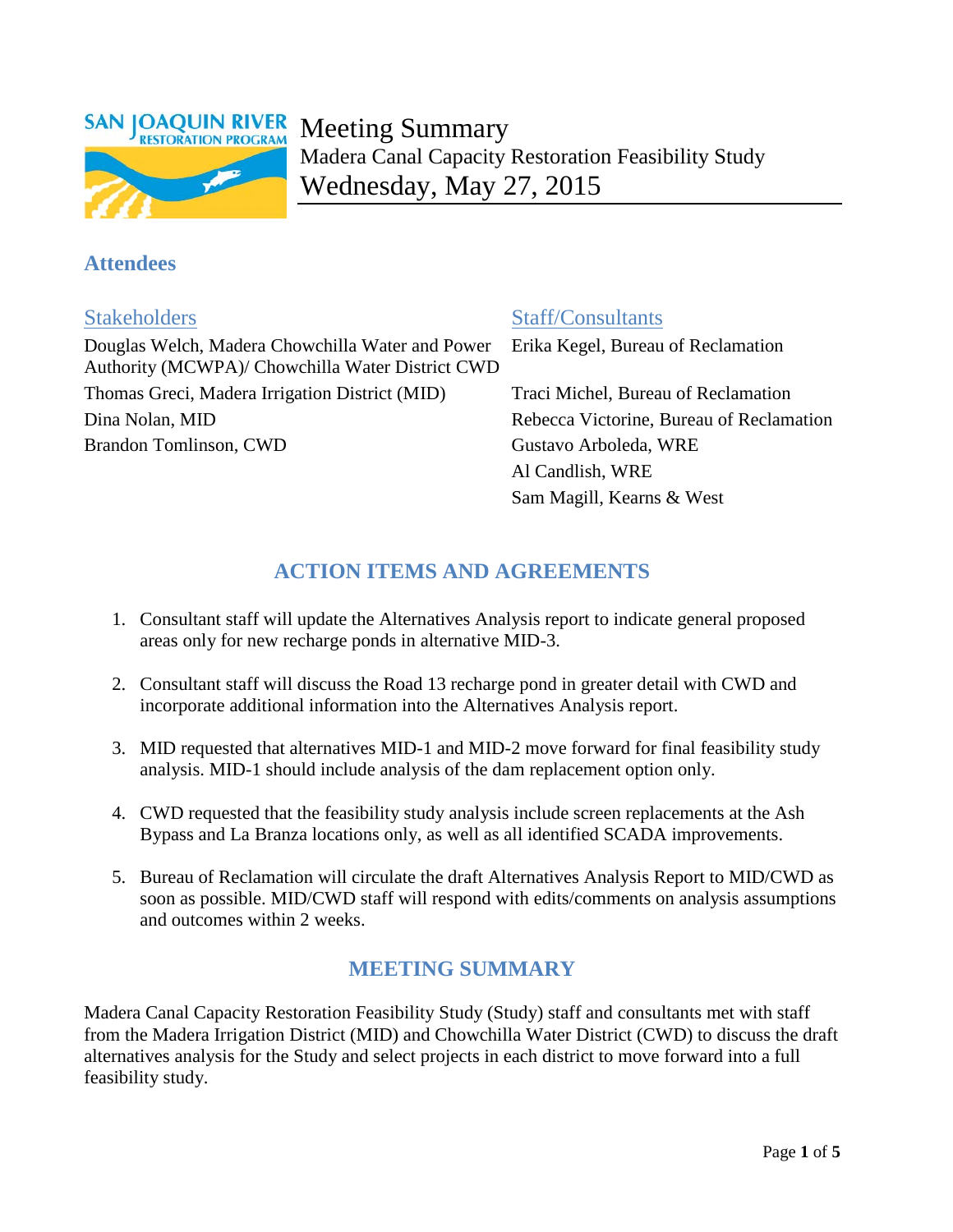### **Overview of Alternatives Analysis**

Bureau of Reclamation staff and consultants provided an overview of the alternatives analysis process. Off-canal improvements appear to provide the greatest benefits. Four alternatives were selected from each district for analysis.

#### **Review Alternatives Analysis Evaluation Criteria**

Four criteria were selected to analyze each alternative: completeness, effectiveness, efficiency, and acceptability. Each alternative was ranked as high, medium, or low in relation to each criterion. The alternatives (by district) included:

MID-1: Retrofit or rebuild the dam at Madera Lake

- Option 1: install 1600' seepage wall. Although the cost is lower than rebuilding the entire dam, long-term O&M costs could be substantial. Estimated cost: \$5 million for construction, or \$115/acre-foot of yield.
- Option 2: Rebuild dam: Although this is a more comprehensive retrofit, it would require less long-term O&M. Estimated cost: \$7.5 million, or \$168/acre-foot.
- Environmental considerations for both alternatives include temporary impacts, §404 permitting, NEPA, and potential impacts to birds.
- Both options would increase lake capacity from 2,600 acre feet to 4,350 acre feet. Based on the model analysis, even in dry years, the lake would be full for most of the year. This doubles the amount of groundwater recharge from the lake.

Discussion:

• Ms. Michel asked if the recharge amount changes depending on the option. Mr. Arboleda responded that it is the same for both.

#### MID-2: Fresno River Diversion

- Option 1: Install a pump station near the existing siphon. Pump station for analysis has a 50 cubic feet/second (cfs) capacity. Water goes through a 30 inch pipe into the existing canal. The uppermost section of the canal would be lined with concrete. A trash rack is installed at the pump station and *possibly* at the pipe outlet. Estimated cost: \$5 million or \$11/acre-foot.
- Option 2: Gravity flow diversion through a new/rehabilitated canal from the Fresno River to the canal. A trash rack is installed at the canal entrance. Estimated cost: \$3.9 million or \$9/acre-foot.
- Both options would require some type of diversion structure to force water into the canal/pump station. Option 1 includes a 10' sump and 30' diversion wall; option 2 is unspecified at this time.
- Option 1 has minimal environmental considerations due to the small footprint and low/no expected State Historic Preservation Office (SHPO) requirements, but higher O&M costs. Option 2 requires land acquisition and may have substantial SHPO requirements due to cultural artifacts in the area, but lower O&M costs.
- Both options would allow the diversion of 24,000 acre-feet of Fresno River water in a wet year, 23,000 acre-feet in a normal year, and 5,400 acre-feet in a dry year.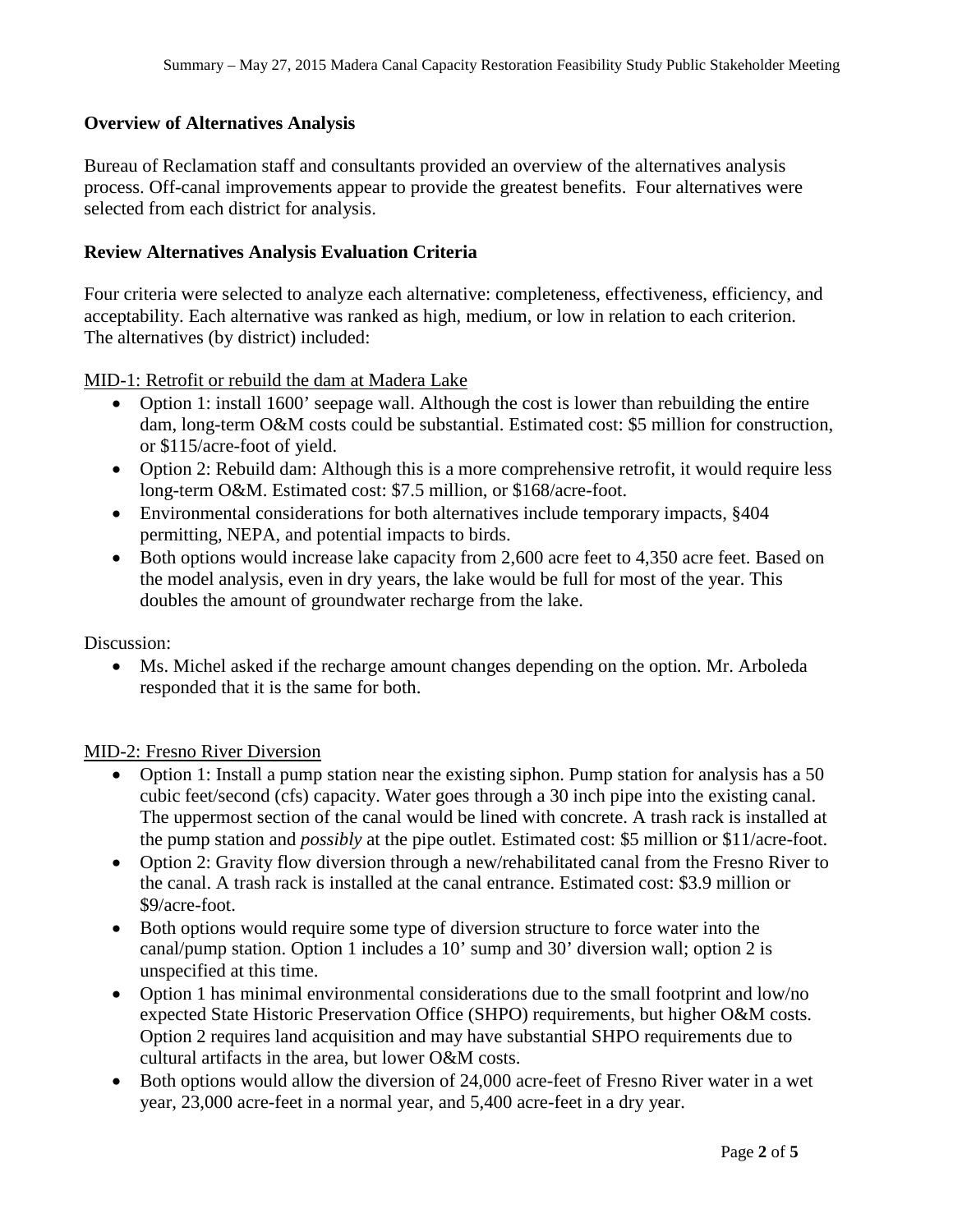Discussion:

- Mr. Greci asked if the pump station option includes anything about fixing the existing siphon. Mr. Arboleda acknowledged that it does not. The siphon may, however, be utilized as an alternative to the diversion wall.
- Mr. Greci and Ms. Nolan confirmed MID will not need a new diversion permit from the State Water Resources Control Board, since both options only result in "rediversion" of a pre-1914 water right. But would require a petition to add a point of diversion to their existing water right and/or to the Bureau of Reclamation's Fresno River water right.
- Ms. Victorine confirmed that no streambed alteration permit will be required since the Study results in an entirely federally-funded action.
- Ms. Nolan noted that flows of 82,000 acre-feet from Hensley Lake to the Fresno River as assumed in the analysis for a "wet" water year seem high, and suggested using the San Joaquin Index to define water year type.
- Ms. Victorine noted that the SHPO consultation could impact project schedule.
- Mr. Arboleda confirmed that costs for Option 2 include property acquisition along the length of the new canal. Both options include new easements for power lines.
- Mr. Greci noted that without some type of diversion barrier, the gravity fed option wouldn't work. Mr. Arboleda agreed.
- MID noted that the assumed cost for land acquisition (\$19,000 per acre) seemed appropriate, given the location and use of the sites analyzed.

MID-3: New regulating Basin

- WRE looked at 5 possible sites for a new regulating basin near Highway 99. Three sites were identified for further analysis ranging from 65-85 acre-feet. Cost is \$4.8M or \$90/acre-foot, and represents a low benefit for the investment.
- The analysis includes costs for pumps, weirs, and land acquisition, and assumes the pumps will run 4 hours per day for 180 days.
- The limited footprint creates minimal environmental impacts.

Discussion:

- MID noted that the assumed cost for land acquisition (\$19,000 per acre) is probably low, given the location of the sites analyzed.
- MID requested that the report be revised to only include general areas (rather than specific sites) for the conceptual sites (**action item #1**).

MID-4: Rehabilitation of Existing Pipelines

• This represents the most expensive alternative. MID has over 138 miles of pipes, with almost half in heavily populated areas. 36- to 54-inch diameter pipes are the most prevalent.

Discussion:

• Mr. Greci noted that this option includes a 50 year planning horizon; the other alternatives are predicated on a 30 year planning horizon. If costs are adjusted for the shorter time period, they are even higher.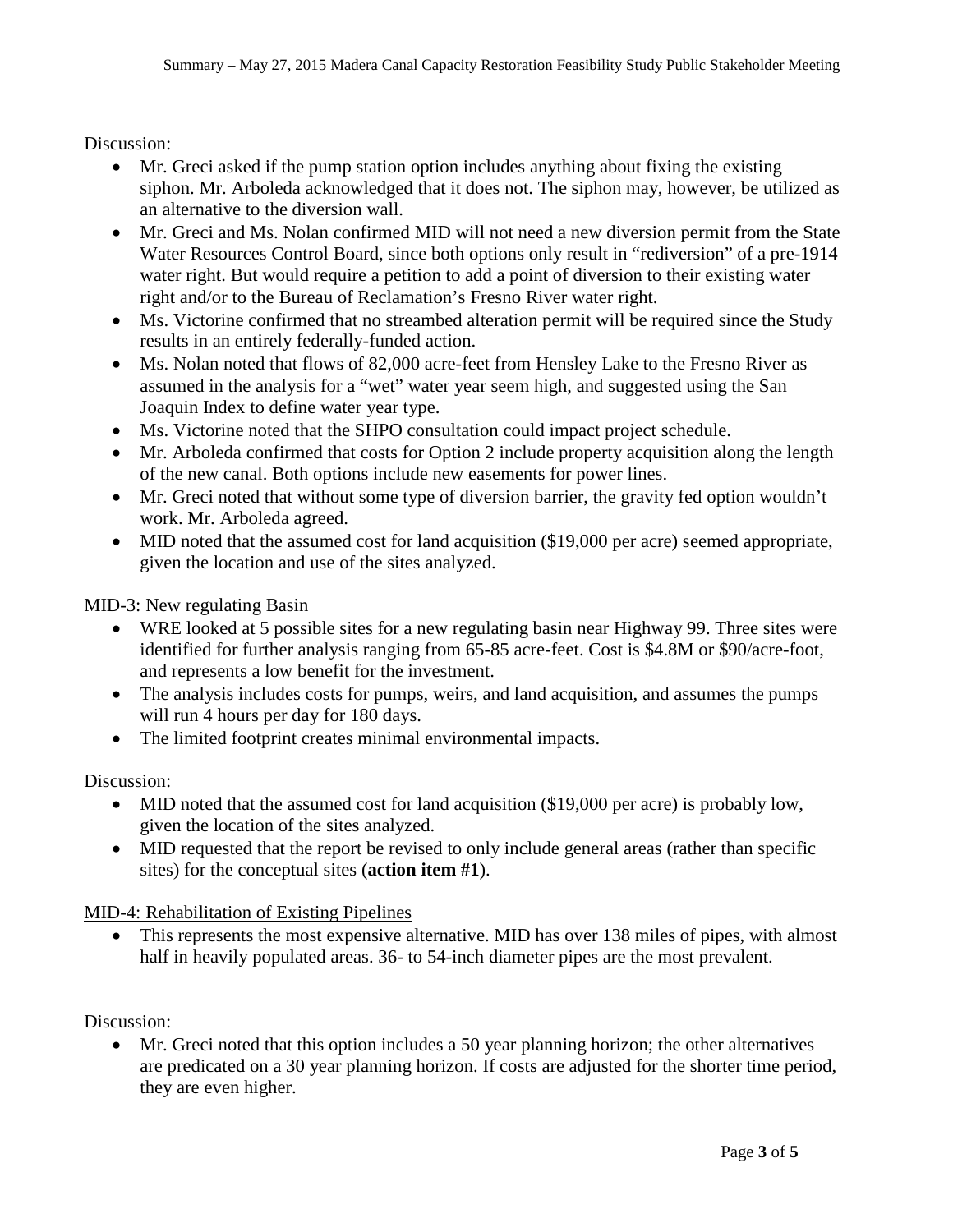#### CWD Alternatives

- Installation of new screens, trash racks, SCADA stations, and software upgrades divided into four distinct alternatives for the purposes of analysis only. Given the funding available, all screens, stations, and related system upgrades are estimated to cost \$4 million or \$21/acrefoot.
- Yield from CWD alternatives was estimated at 10 percent of water deliveries, or about 9,500 acre-feet per year.
- Projected life of the upgrades is 20 years given the type of equipment analyzed for installation.
- Few if any environmental considerations exist since the improvements are primarily within the existing footprint of the system.
- The analysis *did* consider the cost of a new pond at Road 13 but construction of the pond was not included as an alternative due to its high cost.

Discussion:

- Mr. Welch noted that there may be some confusion about the work required for the new Road 13 pond. Work funded under the Study would only include bank improvements (not excavation). Consultants will follow up with CWD to discuss the pond in greater detail prior to feasibility study analysis (**action item #2**).
- Mr. Welch added that SCADA stations must include sensor, software, and server improvements to handle the additional bandwidth requirements.

### **Final Alternatives Selection**

Mr. Arboleda commented that the Study team would like to move forward with 2-3 alternatives for full feasibility analysis. The following discussion was recorded:

- Mr. Welch agreed that the overall funding split between MID and CWD should be 60(MID)/40(CWD).
- Mr. Greci asked that MID-1 and MID-2 move forward for analysis (**action item #3**). For MID-1, the Bureau of Reclamation should look at rebuilding the dam only. For MID-2, the district will need to review the information in the Alternatives Analysis report to determine the appropriate option; MID may opt for carrying both MID-2 options forward.
- Mr. Welch asked the Bureau of Reclamation to move forward with analysis of screens at Ash Bypass and La Branza only in addition to all SCADA improvements (including new stations and system upgrades). This frees up \$1 million in funds for potential use on the pond/recharge basin (**action item #4**).
- The Bureau of Reclamation will circulate the draft Alternatives Analysis report to MID/CWD as soon as possible. Meeting participants will review the report to confirm its assumptions and analyses within 2 weeks of transmittal (**action item #5**).
- Ms. Nolan asked if benefit calculation is based solely on yield. Mr. Arboleda responded that there are other factors such as flow timing and operational constraints. Ms. Nolan added that there are non-quantifiable benefits as well such as environmental considerations, community partnerships, etc. Mr. Candlish stated that the Bureau of Reclamation is required to select the NED unless they seek a secretarial exception: benefits must be associated with cost whenever possible. The NED does not affect the proposed 60/40 funding split. Ultimately, it will be up